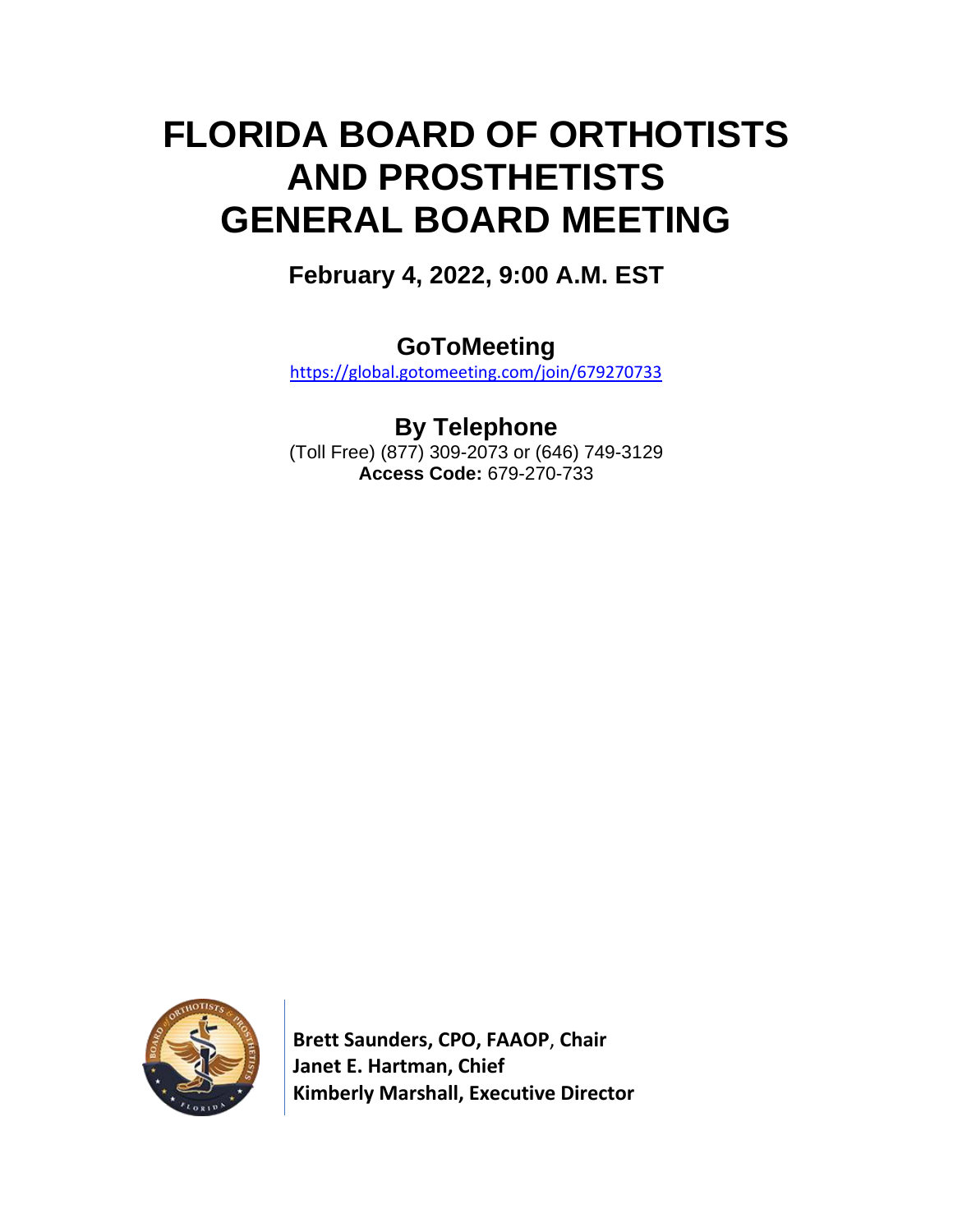



Florida Board of Orthotists and Prosthetists General Board Meeting February 4, 2022

#### **BOARD MEMBERS**

Brett Saunders, CPO, FAAOP, Chair Anne DuBois, CPO, LPO, Vice-Chair Michael Wright, CPO, LPO Lance A. Benson

## **BOARD STAFF**

Janet Hartman, Chief of General Operations Kimberly Marshall, Executive Director Eric Pottschmidt, Program Operations Administrator

## **BOARD COUNSEL**

John B. Fricke, Jr, Assistant General Counsel

## **DEPARTMENT OF HEALTH COUNSEL**

Andrew Pietrylo, Chief Legal Counsel

## **COURT REPORTER**

For The Record - 850-222-5491

**Participants in this public meeting should be aware that these proceedings are being recorded. An audio file of the meeting will be posted on the Florida Board of Orthotists and Prosthetists website.**

## **AGENDA**

- **I. CALL TO ORDER – ROLL CALL**
- **II. WELCOME AND APPROVAL OF NEW EXECUTIVE DIRECTOR –** Kimberly Marshall
- **III. REVIEW AND APPROVAL OF MINUTES –** August 10, 2021
- **IV. PROSECUTOR'S REPORT**

#### **V. REPORTS**

- a. Chair's Report
- b. Executive Director's Report
	- i. Legislative Update
	- ii. Financial Report
	- iii. 2022 Delegation of Authority